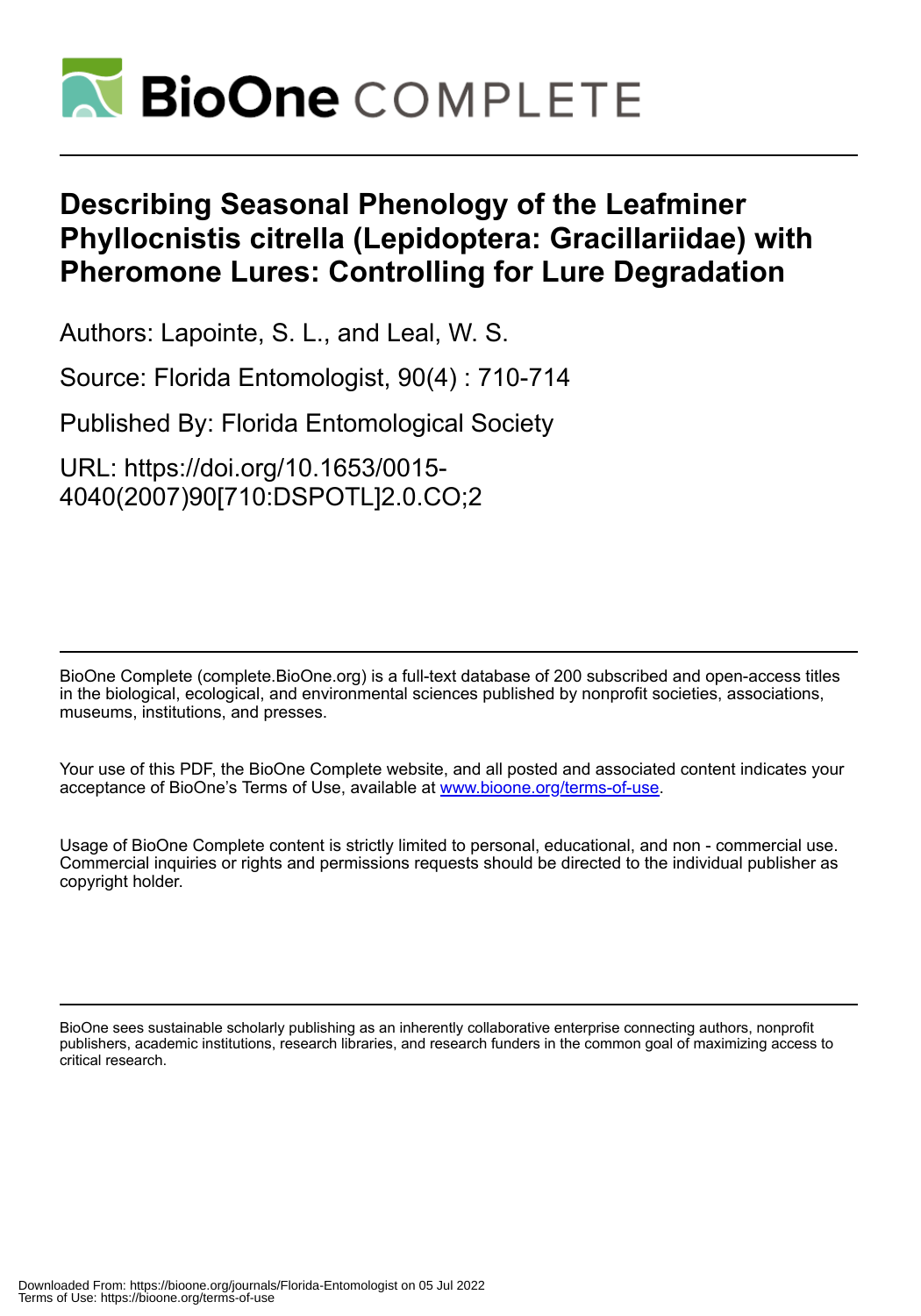## DESCRIBING SEASONAL PHENOLOGY OF THE LEAFMINER *PHYLLOCNISTIS CITRELLA* (LEPIDOPTERA: GRACILLARIIDAE) WITH PHEROMONE LURES: CONTROLLING FOR LURE DEGRADATION

S. L. LAPOINTE<sup>1</sup> AND W. S. LEAL<sup>2</sup>

1 USDA-ARS, U.S. Horticultural Research Laboratory, 2001 South Rock Road, Ft. Pierce, FL 34945

2 Maeda-Duffey Laboratory, Department of Entomology, University of California, Davis, CA 95616

### **ABSTRACT**

Traps baited with pheromone lures were deployed in a Florida citrus grove at various dates over the course of 1 year to describe the seasonal flight phenology of the leafminer *Phyllocnistis citrella* Stainton. To compensate for lure degradation, a correction factor was applied based on a regression model of relative lure efficiency, expressed as a percent of the catch of a freshly deployed lure as a function of the number of days each set of lures was deployed. The regression of percent trap catch vs. number of days deployed yielded a quadratic expression that predicts 50% loss of lure attractiveness at 50 d after lure deployment and 90% loss at 137 d. The data transformed for lure degradation revealed 4 apparent population density peaks including 2 minor peaks with highest mean trap catch in early Apr and late Oct, and 2 major peaks with highest mean trap catch on 31 May and 1 Aug. A very small number of moths were collected on control traps without a lure. However, the pattern of trap catch on unbaited sticky cards closely paralleled that of the pheromone-baited traps.

Key Words: citrus, sex pheromone, leafminer, relative abundance, lure degradation

#### RESUMEN

Trampas fueron desplegadas en una huerta de cítricos en el estado de Florida durante el curso de un año para describir la fenologia de vuelo del minador de hojas *Phyllocnistic citrella* Stainton. Para compensar por la degradación del cebo (feromona sexual), se utilizó un factor de corrección derivado de un modelo de regresión de eficiencia relativa del cebo, expresado como un porcentaje del número de insectos atrapados en un cebo recién desplegado, y el número de dias desplegados. La regresión del porcentaje de minadores atrapados sobre dias de desplego produjo una ecuación cuadrática que estima una perdida de atracción de 50% despues de 50 dias y de 90% despues de 137 dias. Los datos transformados por la degradación predicha revelaron cuatro picos de densidad del minador incluyendo dos picos menores en abril y octubre, y dos picos mayores en mayo y agosto. Un número pequeño de minadores fueron atrapados en trampas sin cebo. Sin embargo, el patrón del número de minadores atrapados fue muy similar a las trampas con el cebo fermonal.

Translation provided by the authors.

The leafmining moth, *Phyllocnistis citrella* Stainton (Lepidoptera: Gracillariidae), was discovered in southern Florida in 1993 (Heppner 1993) and has since spread to all Florida citrusgrowing counties, the states of Alabama, Louisiana, Texas, California (Gil 1999), and Hawaii (Nagamine & Heu 2003). Damage from larval mining causes loss of photosynthetic capacity (Peña et al. 2000), stunting and malformation of leaves, and increased susceptibility of leaves to the Asiatic citrus canker pathogen, *Xanthomonas axonopodis* pv. *citri* (Bergamin-Filho et al. 2000; Cook 1988). Ando et al. (1985) found attraction in Japanese populations of *P. citrella* to traps baited with (*Z,Z*)-7,11-hexadecadienal. Attempts to show attraction of this material to populations in other countries were not successful (Sant'ana et al. 2003). Leal et al. (2006) detected 3 active com-

pounds from female pheromone gland extracts of a Brazilian population of *P. citrella* by gas chromatography-coupled electroantennogram (GC-EAG): (*Z,Z,E*)-7,11,13-hexadecatrienal [*Z*7*Z*11*E*13-16Ald], (*Z,Z*)-7,11-hexadecadienal [*Z*7*Z*11-16Ald], and (*Z*)-7-hexadecenal [*Z*7-16Ald] in a ratio of 30:10:1, respectively. They also demonstrated that traps baited with a mixture of the 2 major constituents caught more males than traps baited with virgin female *P. citrella*. Simultaneously, Moreira et al. (2006) identified *Z*7*Z*11-16Ald and *Z*7*Z*11*E*13- 16Ald by GC-EAG as critical components of the pheromone and reported that the isomeric (*Z,Z,Z*)-7,11,13-hexadecatrienal inhibited attraction of the binary blend. Lapointe et al. (2006) showed that a binary mixture in the ratio of 30:10 of *Z*7*Z*11*E*13-16Ald and *Z*7*Z*11-16Ald attracted significantly more moths of *P. citrella* compared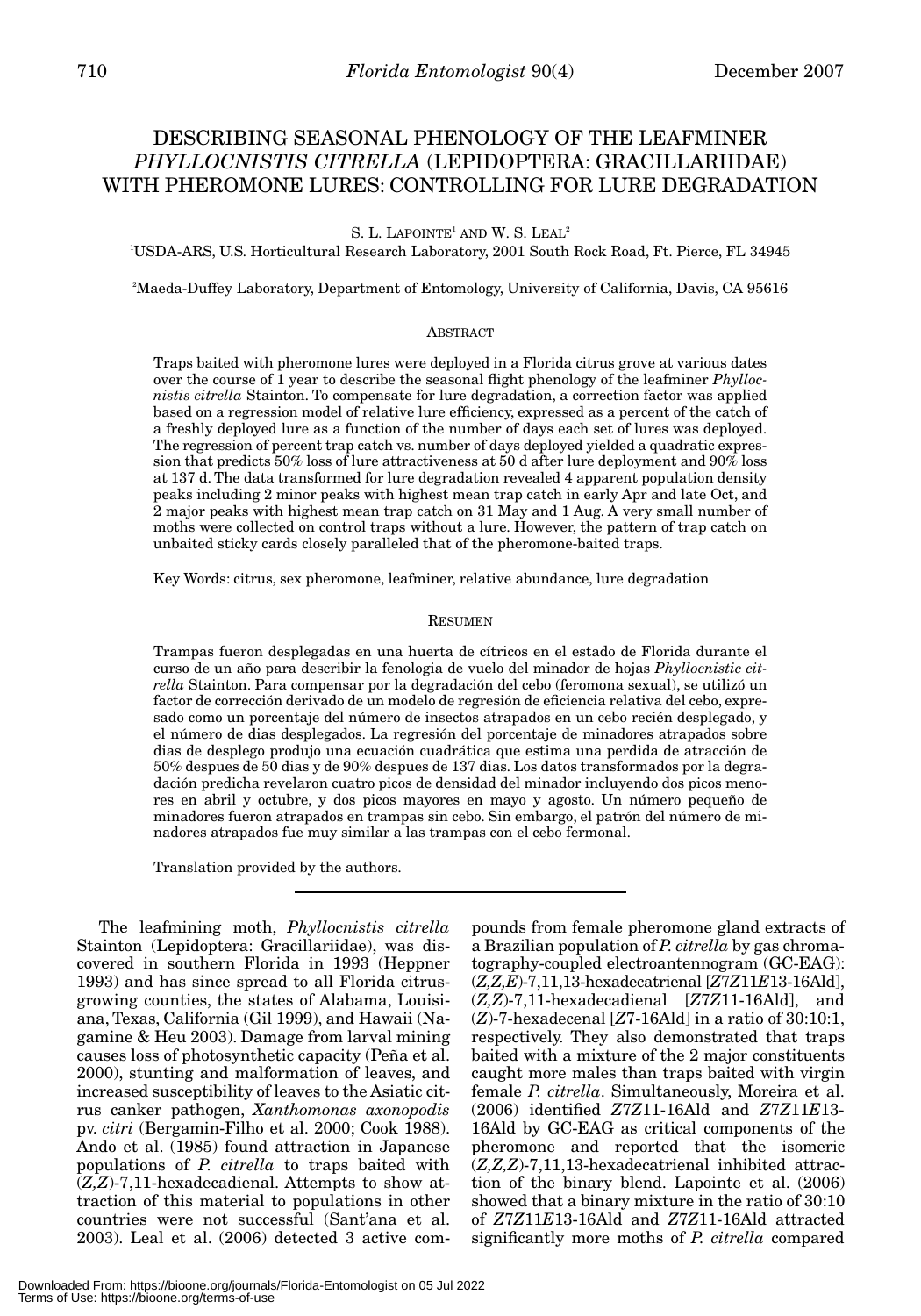with unbaited traps in a Florida citrus grove. The addition of *Z*7-16Ald did not increase trap catch.

Insect sex pheromone traps can be used for several purposes including monitoring relative abundance and seasonal phenology of pest species. One difficulty associated with the use of pheromone lures to estimate relative abundance is the conflation of pheromone loss through emission and degradation, and fluctuations in pest density. For purposes of pest management, trap catch could be corrected based on knowledge of the rate of pheromone loss from the emitter. Many factors influence the rate at which sex pheromones are degraded or change their effectiveness, including weather, temperature, wind velocity and direction, lure substrate composition, and, in some cases, the attractiveness of pheromone breakdown products. As Mayer & Mitchell (1999) pointed out, pheromone lure emissions in the field are difficult to predict over time.

We deployed pheromone-baited traps over a period of 14 months to determine the phenology of adult abundance of *P. citrella*. We developed a mathematical method to standardize lure catch, described the seasonal phenology of *P. citrella* in Florida citrus, and estimated lure longevity based on relative trap catch.

#### MATERIAL AND METHODS

*Z*7*Z*11*E*13-16Ald (96% purity) and *Z*7*Z*11- 16Ald (98% purity) were synthesized as previously described (Leal et al. 2006). These two constituents were incorporated in grey halobutyl rubber septa in a 3:1 ratio by loading a 100 µL of hexane solution containing 50 µg of the triene, 17 µg of the diene, and 16 µg of a stabilizer, butylated hydroxytoluene (BHT). Lures were maintained in sealed plastic bags at -80°C until use. Pherocon 1C Wing Traps (Trecé, Inc., Adair, OK) baited with septa were deployed in a citrus grove infested with *P. citrella* at the experiment farm of the U.S. Horticultural Research Laboratory, Ft. Pierce, FL over 14 months from Nov 2005 through Jan 2007. Traps without lures (unbaited controls, *n* = 3) were deployed beginning in Jan 2006. Traps were randomly assigned to orange trees (approximately 2 m tall) within a section of 6 rows of 29 trees/row naturally infested with citrus leafminer. In a study at the same location, Lapointe et al. (2006) showed that trap height (1.3, 1.7, or 2.0 m) did not affect the yield of traps baited with the *P. citrella* sex phermone. Therefore, traps were placed at 1.7 m above the ground and at a distance of at least 25 m from other traps. The adhesive cards were removed approximately weekly and examined in the laboratory for the presence of *P. citrella*. Moths were counted and the total number of moths on each card was divided by the number of days deployed to calculate the mean number of moths/d during the deployment period.

The mean number of *P. citrella* captured on unbaited traps on each sample date was subtracted from the trap catch data to compensate for random catch of moths. Treatments consisted of various deployment dates of baited traps. Fresh lures (3 replications per deployment date) were warmed to room temperature and then deployed in the field on eight arbitrarily selected dates in Nov 2005 and Feb, Mar, Apr, May, Jul, Sep, and Dec 2006 for a total of 24 lures. Lures deployed on a given date were left in the field until the mean trap catch declined to <10% of that of the most recently deployed set of lures. Initial lure locations were randomly assigned and rotated at each sample date. There were 12 traps with lures corresponding to 4 deployment dates, and 3 traps without lures (controls) deployed during the period of Mar through Dec 2006 (Fig. 1).

Analysis. The entire surface of the sticky card traps was counted on each of 63 sample dates over 14 months. The mean  $(n = 3)$  number of insects per card on each sample date was corrected by subtracting the mean number of moths caught on traps with no lure (control). The corrected data were converted to the number of moths trapped per day by dividing total count by the number of days the trap was deployed for each lure. Trap catch (moths/d) was expressed as a percentage of the trap catch of the highest-yielding lure on the respective sample day (usually the most recently deployed lure) and then regressed on the total number of days deployed for each lure. Sample dates when mean daily catch was <20 moths/d/ trap were excluded to avoid excessive variability introduced by including dates with low trap catches and therefore with low signal/noise ratios. The resulting regression equations described the rate of decay of attraction by the deployed lures. A quadratic equation was compared with an exponential function based on correlation coefficient and subjective fit to the observed data. The quadratic decay equation was applied as a correction factor to all data points (moths/d) to adjust the individual counts for the loss of attraction of lures due to pheromone loss or degradation. Corrected data for Fig. 3A were minimally truncated by removing trap catch data of lures deployed for >147 d, corresponding to the lower inflection point of the quadratic decay equation. The resulting data were plotted to estimate relative density of moths over the sampling period. Area under the curve was calculated for each of the 4 population peaks discernible over the sampling period to estimate relative peak size.

#### RESULTS AND DISCUSSION

Trap catches on individual sample dates ranged from zero to over 1,700 *P. citrella* moths per sticky card deployed for 9 d (192 moths/d) beginning on 1 Aug 2006. The uncorrected trap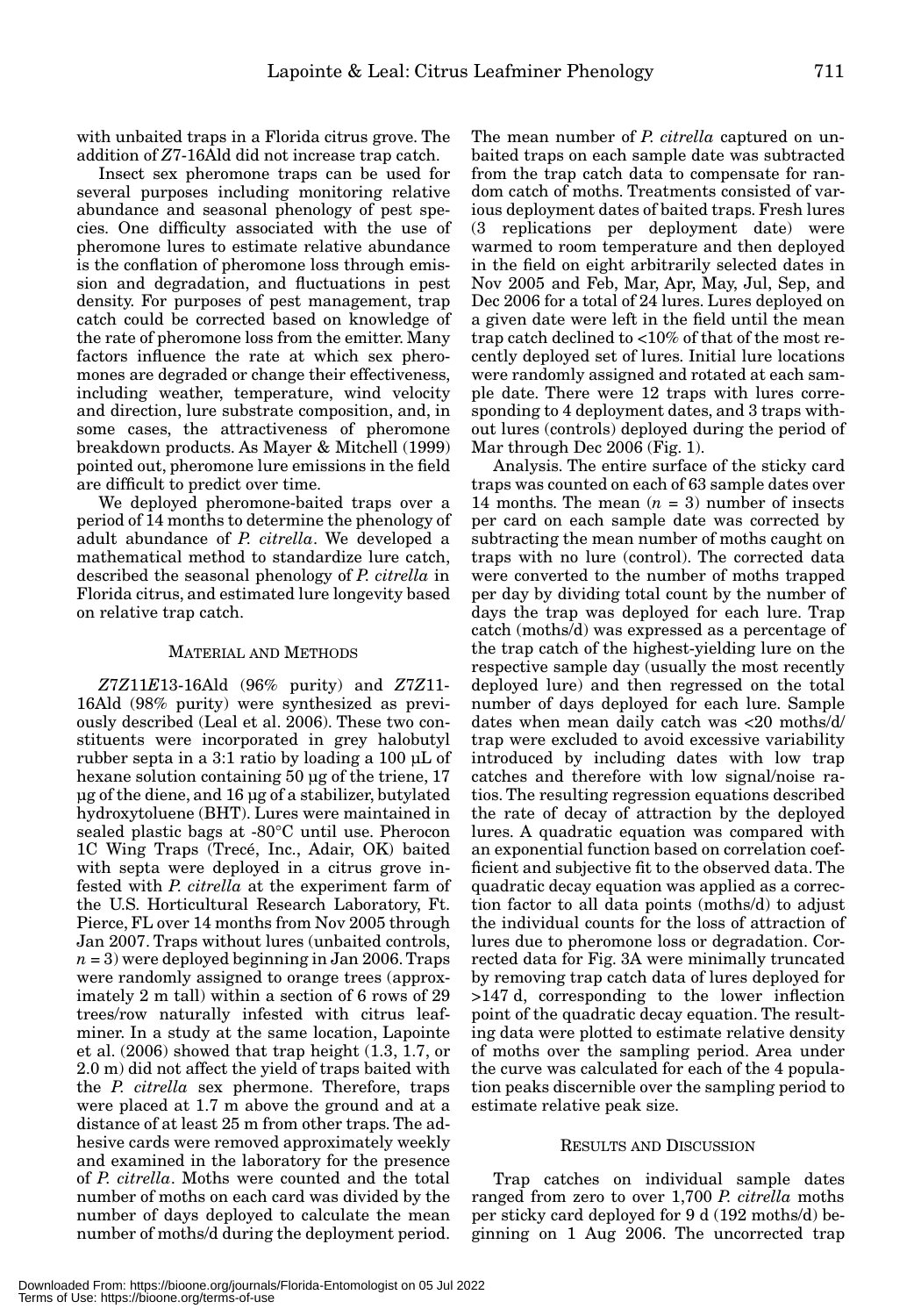

Fig. 1. Mean daily catch of *P. citrella* in pheromone-baited traps at Ft. Pierce, FL deployed in a citrus grove at various dates during 2006. Each set of points represents the mean daily catch of 3 traps deployed on the date shown in the legend over the period shown, until catch decayed below 10%.

catches (Fig. 1) suggest minor density peaks in Apr and Oct with major peaks occurring in May and Aug. The regression of percent trap catch on days deployed yielded a quadratic expression with a high correlation coefficient (Fig. 2) that best described the observed decline in trap catch over time. While the quadratic expression is clearly inaccurate at  $x > 147$  d, it more closely reflects the rate of loss in trap catch observed during the first 100 d of lure deployment, the period of greatest interest in this study, compared with the exponential fit. The quadratic equation predicts 50% loss of trap attractiveness at 50 d after lure deployment and 90% loss at 137 d. This information will be of great value for estimating lure degradation and signal longevity for future efforts to design a mating disruption strategy for *P. citrella*.

The data allowed us to estimate the relative size of adult generations by correcting for lure emission and degradation that occur during lure deployment and to estimate pheromone longevity under field conditions in a Florida citrus grove. Lures of varying ages were deployed throughout the year and we calculated a correction for lure age based on relative trap catch during periods when trap catch was above a threshold of 20 moths/d. The raw data were then resolved into a single curve describing relative abundance of flighted *P. citrella* males. After applying the correction for lure degradation, based on regression of lure age on relative trap catch, the data showed

a small first peak in Apr, followed by a second larger one in May-Jun, a large peak in Jul-Aug, and a small peak in Oct (Fig. 3A). The highest mean trap catches occurred on 31 May and 1 Aug. The absolute size of the peaks has no meaning, but the timing of the peaks and their relative size do reflect actual population dynamics. By setting the area under the curve for the first population peak (April) to 1, the remaining populations peaks in May, Jul-Aug, and Oct-Nov) were 4, 23, and 2 times as large, respectively (Fig. 3A). A very small number of moths were collected on control traps without a lure. However, the pattern of trap catch on unbaited sticky cards closely paralleled that of the pheromone-baited traps (Fig. 3B).

Our calculations are based on trap catch and not pheromone emission that presumably follows first-order kinetics of evaporation loss, i.e., the change in pheromone content of the lure is a constant function of the concentration of pheromone remaining in the lure. Our quadratic expression of loss of lure attraction assumes that pheromone emission and therefore trap catch efficiency begins to decline immediately upon deployment. However, for an initial period following lure deployment, Mayer & Mitchell (1999) showed that the emission rate of the pheromone of the diamondback moth, *Plutella xylostella*, was proportional to the amount of pheromone loaded, resulting in an initial plateau of constant pheromone emission before the rate of emission began to de-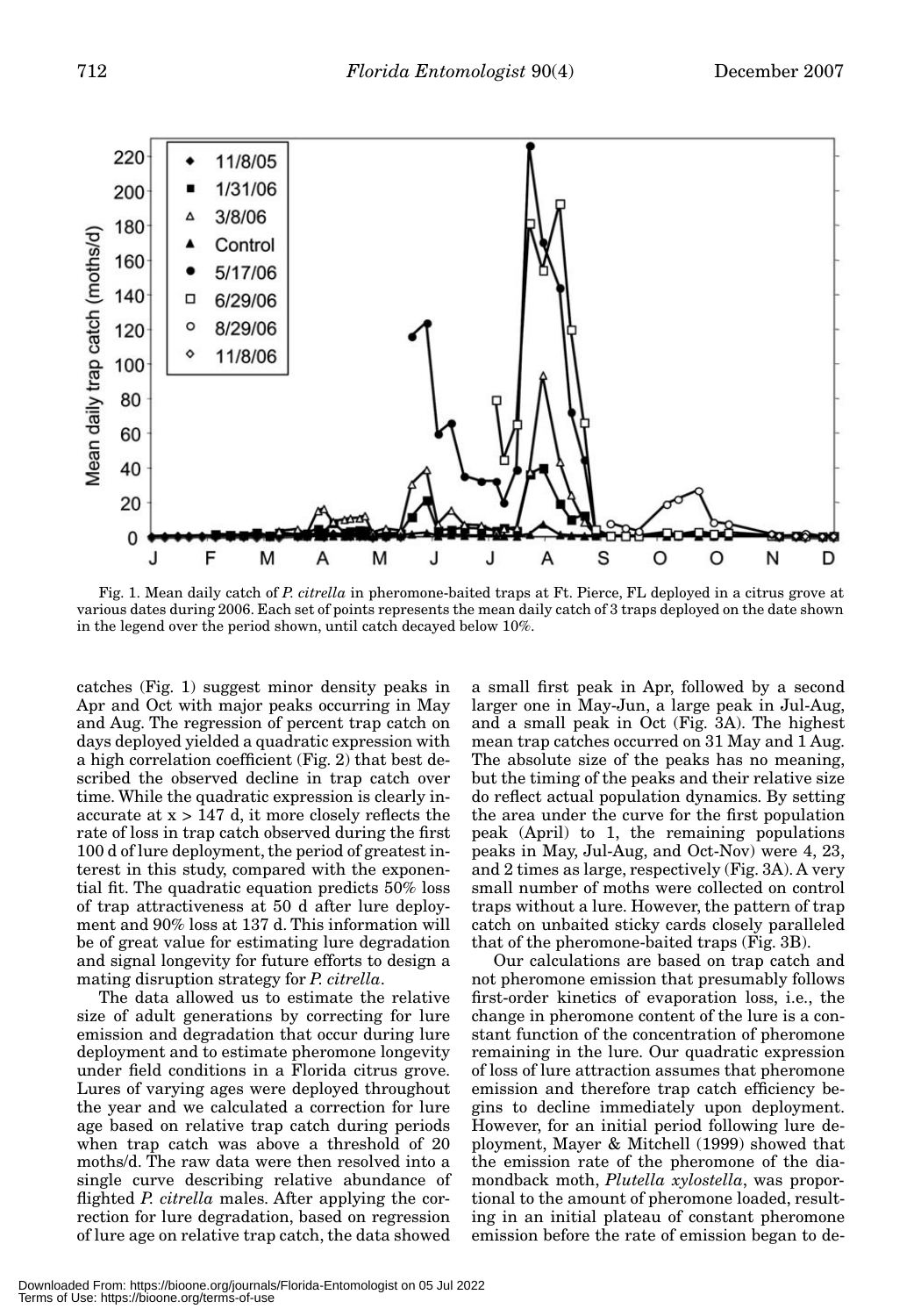

Fig. 2. Regression of the relative trap catch of lures deployed at varying dates expressed as a percentage of the most recently deployed lure against the number of days the lures were deployed in a citrus grove at Ft. Pierce, FL. Y =  $5.1E-5x^2 - 0.014x + 1.063$ ;  $R^2 = 0.82$ ; *P* < 0.01. Fig. 3. Mean daily trap catch of *P. citrella* in phero-

cline at a constant rate. Relative trap catch at 43 d of deployment in our test was high compared to the control lures, suggesting an initial period of constant pheromone emission followed by a more rapid decline in emission as measured by trap catch compared with the curve presented in Fig. 2. The expression of trap catch loss was also calculated after eliminating the 0 d (100%) points, yielding a quadratic expression (y =  $8.9E\text{-}5x^2$  –  $0.022x + 1.459$  with  $R^2 = 0.70$ . The poorer fit is attributable to elimination of initial data points and the resulting line produced only a minor improvement of apparent fit to the data. Application of this expression to the raw data yielded a curve substantially similar to that shown in Fig. 3A (data not shown).

The binary pheromone for *P. citrella* has been shown to be an effective lure under Florida grove conditions (Lapointe et al. 2006). While low numbers of flighted males were present throughout the winter months, the first noticeable increase in males occurred in Apr. If this pattern is representative, application of pesticides for control of the first larval population may be most effective if initiated during or subsequent to this early peak of flight and presumably mating activity. Additional sampling will be necessary to establish the validity of the phenology suggested here. The mathematical process for correcting for pheromone lure degradation can be used in many situations to control for declining lure attraction during the deployment period.

*P. citrella* has been shown to be a poor vector of the bacterial pathogen responsible for citrus can-



mone-baited traps adjusted for duration of deployment (A) and mean daily trap catch of *P. citrella* in unbaited (control) traps (B) at Ft. Pierce, FL during 2006.

ker, *Xanthomonas axonopodis* pv. *citri* (Belasque et al. 2005). However, mining of citrus leaves, particularly young flush, creates highly susceptible infection courts for prolonged periods of time resulting in increased and more dispersed spread of citrus canker (Gottwald et al. 2007). Chemical control of larval *P. citrella* by applications of insecticides or horticultural oils is complicated by the protection afforded by the leaf cuticle to the larvae in mines within the leaf (Mafi & Ohbayashi 2006). Hoy et al. (2007) reported no reduction in *P. citrella* larval feeding damage in trees sprayed with horticultural oil or the systemic insecticide imidacloprid compared with untreated trees. The data presented here on lure longevity suggest that deployment of the *P. citrella* sex pheromone to disrupt mating may be a highly effective control option for this pest.

#### ACKNOWLEDGMENTS

We thank David Melius, Melvin La, and Kathy Moulton, USDA-ARS, Ft. Pierce, FL for collecting and processing trap catches, and Fuji Flavor Co., Ltd., Tokyo, Japan, for providing samples of synthetic pheromone. This article reports the results of research only. Mention of a trademark or proprietary product is solely for the purpose of providing specific information and does not constitute a guarantee or warranty of the product by the U.S. Department of Agriculture and does not imply its approval to the exclusion of other products that may also be suitable.